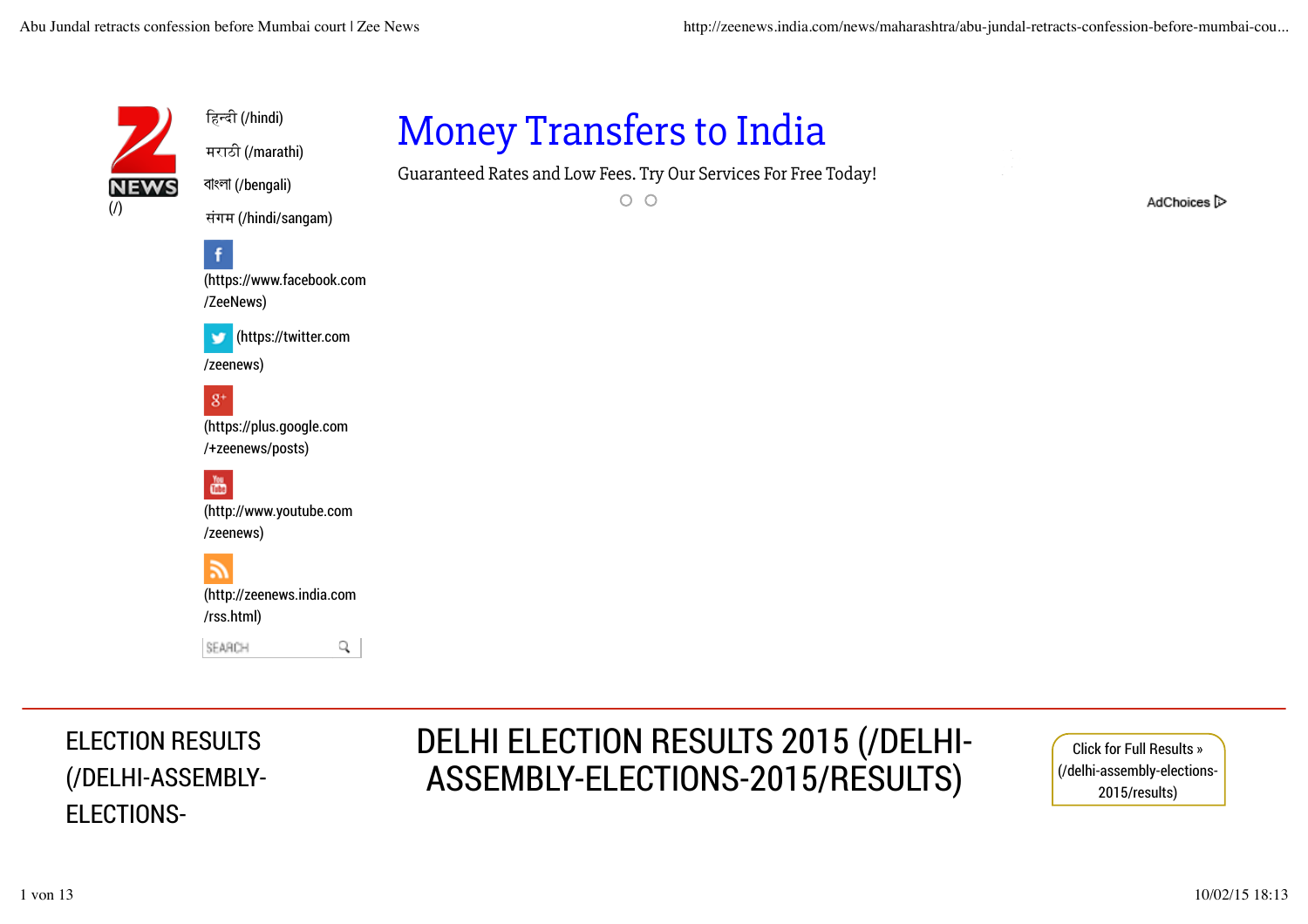#### 2015/RESULTS) (/india) » States News (/state) » Maharashtra (/state/maharashtra)

# Abu Jundal retracts confession before Mumbai court

Last Updated: Friday, December 7, 2012 - 19:35

### 5

SHARES

 Share on Facebook (https://www.facebook.com/sharer/sharer.php?u=http://zeenews.india.com/news/maharashtra /abu-jundal-retracts-confession-before-mumbai-court\_815347.html)

 Share on Twitter (https://twitter.com/share?url=http://zeenews.india.com/news/maharashtra/abu-jundal-retractsconfession-before-mumbai-court\_815347.html&text=Abu+Jundal+retracts+confession+before+Mumbai+court)

 $\mathcal{G}_+$  Teilen  $\begin{bmatrix} 1 & 0 \\ 0 & 0 \end{bmatrix}$ 

Mumbai: LeT operative Zabiuddin Ansari, alias Abu Jundal, an accused in the 26/11 Mumbai terror attacks and several other cases, on Friday orally retracted his confession, claiming before a MCOCA court here that he has been falsely implicated and his signature obtained under duress.

Comment

**P.A.** 

Jundal told the designated Maharashtra Control of Organised Crime Act (MCOCA) judge



| DELHI<br>Select option<br>(HTTP://ZEENEWS.INDIA.COM<br>/DELHI-<br><b>ASSEMBLY-</b><br><b>ELECTIONS-</b><br>2015/RESULTS) |     |        |              |
|--------------------------------------------------------------------------------------------------------------------------|-----|--------|--------------|
| <b>Party</b>                                                                                                             | Won | Trends | <b>Swing</b> |
| BJP+                                                                                                                     | 3   | 3      | $-29$        |
| AAP                                                                                                                      | 67  | 67     | 39           |
| CONG                                                                                                                     | N   | N      | -8           |
| 0TH                                                                                                                      | N   | N      | -2           |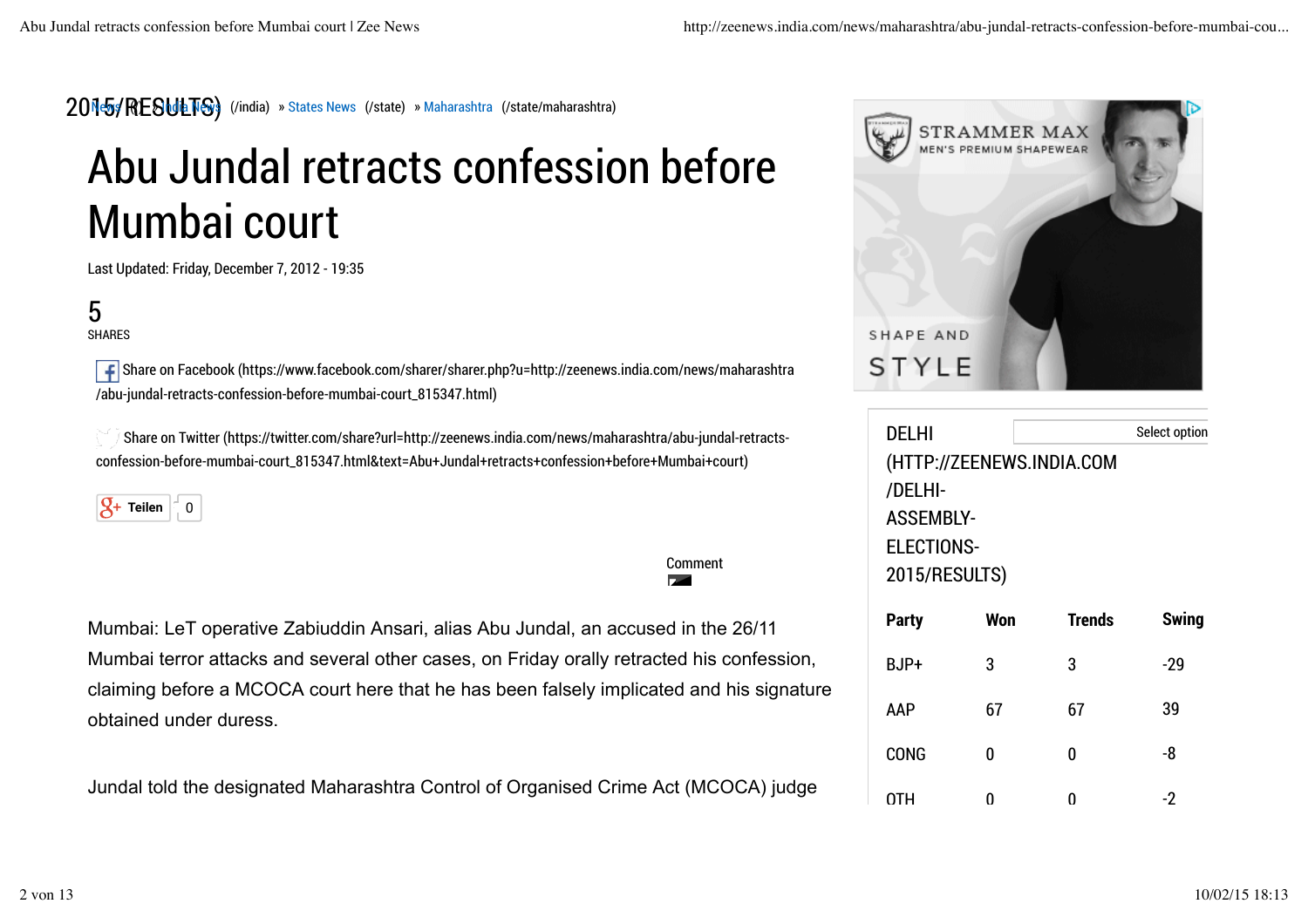MS Modak, hearing the 2006 Aurangabad arms haul case, that his signature was "forcibly" taken on the confessional statement and he had not given it voluntarily.

Appearing through a video conference from Delhi`s Tihar jail, Jundal also told the court that his name was Zabiuddin Ansari and not Abu Jundal. The alias Abu Jundal mentioned in the confessional statement was incorrect.

### DAX bald bei 15.000 ?

Haben Sie ein Vermögen über 250T€? Für Sie wichtige Studie anfordern!

> $\circ$  $\bigcirc$



Bihar crisis: As it happened on Monday (/news/bihar /bihar-crisis-as-it-happenedon-monday\_1543636.html)

PM Narendra Modi's 'Mann Ki Baat' to focus on students, exams (/news/india/pm-narendra-modismann-ki-baat-to-focus-on-studentsexams\_1543631.html)

Delhi Assembly Election 2015: BJP trounced by Arvind Kejriwal's AAP, Congress fails to open account (/news/delhi/delhi-assembly-election-2015-bjptrounced-by-arvind-kejriwals-aap-congress-failsto-open-account\_1544119.html)

Will install Gauri-Ganesh in every mosque, says Yogi Adityanath (/news/india/will-install-gauri-ganesh-

AdChoices ि

The court, however, told him to first appoint a lawyer and instruct him accordingly so that his statement can be taken on record at the next hearing.

Following this, Advocate Ejaz Naqvi appeared on behalf of Jundal and filed a `vakalatnama` and the hearing was adjourned till December 15.

Earlier in the day, the state unit of Jamiat-e-Ulama, a prominent Muslim NGO, which has given free legal aid to over 300 Muslim youths facing terrorism charges in 34 different cases across the country, refused to offer help to Jundal in the 2006 Aurangabad arms haul case.

21 other accused in the case are already being given legal assistance by the organisation.

Gulzar Azmi, legal secretary of Jamiat-e-Ulama`s state unit, said the decision was communicated to Jundal by its lawyers Ansar Tamboli and Shahid Nadeem Ansari when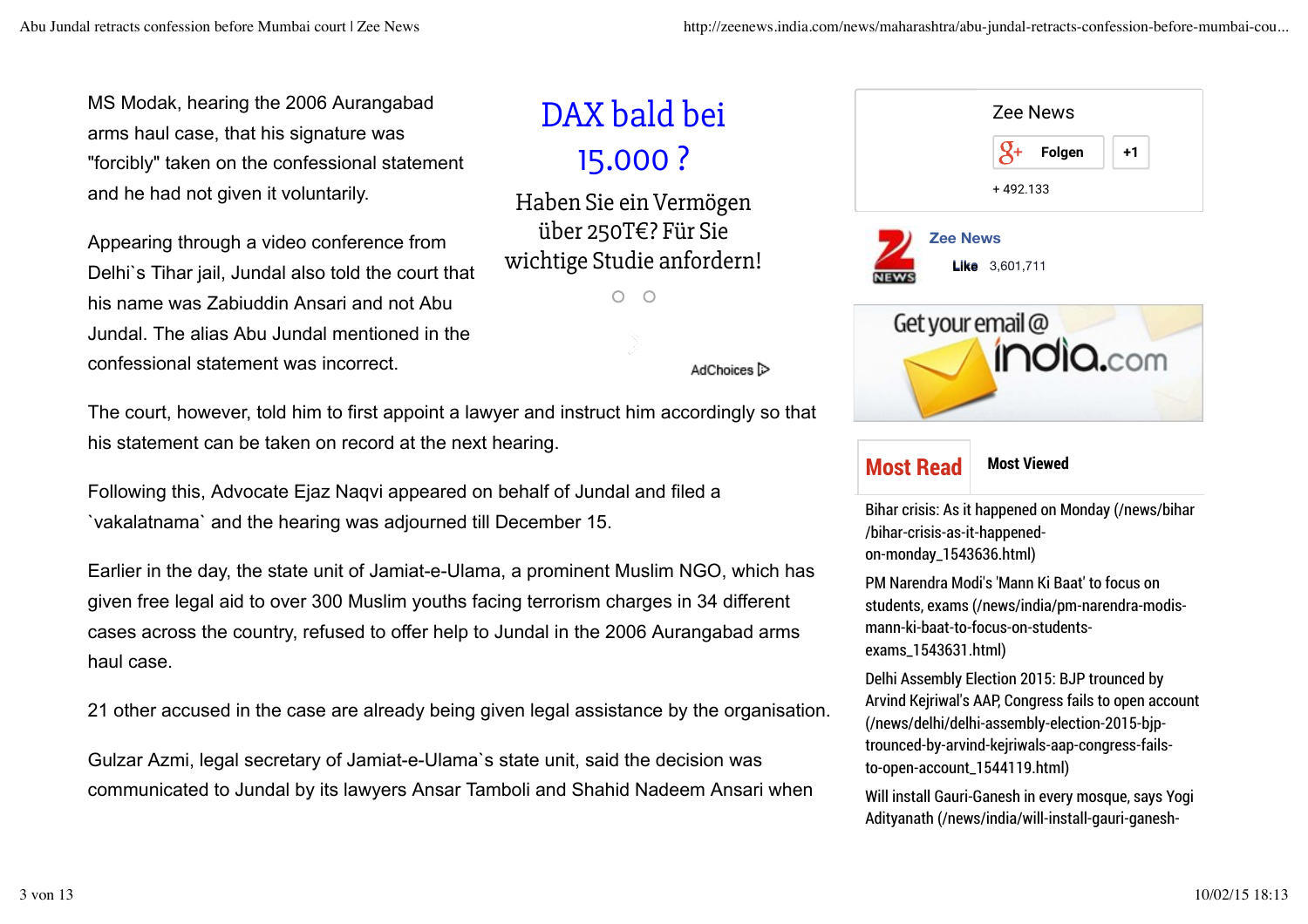the accused was produced today before the MCOCA Court.

Jundal is alleged to be one of the handlers of the 10 Pakistani terrorists who had unleashed an orgy of violence on 26 November 2008.

Jundal, who taught Hindi to the perpetrators, was present in the LeT "control room" in Karachi from where he gave directions to the terrorists. "Jundal`s family had sent an application seeking legal aid to defend him in Aurangabad Arms haul case. We rejected the application and will not be defending him," Gulzar Azmi said.

"As a policy, we do not provide assistance to any person with a criminal background. We offered legal aid to Faheem Ansari and Sabauddin in the 26/11 Mumbai terror attack case as we felt they were innocent. The court acquitted them and even the Supreme Court upheld the decision," he said.

However, in the case of Jundal, the NGO`s legal team was not convinced of his innocence and it was decided to reject his family`s plea, Azmi added.

On May 08, 2006, a Maharashtra Anti-Terror Squad team had chased a Tata Sumo and an Indica car on Chandwad-Manmad highway near Aurangabad and arrested three terror suspects and seized 30 kg of RDX, 10 AK-47 assault rifles and 3,200 bullets.

The Indica was allegedly driven by Jundal who managed to give police the slip. Hailing from Beed district of Maharashtra, Jundal then allegedly drove to Malegaon and handed over the vehicle to an acquaintance.

In May 2006, he had escaped to Bangladesh from where he went to Pakistan on a fake

in-every-mosque-says-yogiadityanath\_1543681.html)

Meerut shocker: Law student raped, beaten for rejecting surrogacy (/news/uttar-pradesh/meerutshocker-law-student-raped-beaten-for-rejectingsurrogacy\_1543902.html)

Sunanda death case: Shashi Tharoor may be quizzed again, SIT analyses Shiv Menon's statement (/news /india/sunanda-death-case-shashi-tharoor-may-bequizzed-again-sit-analyses-shiv-menonsstatement\_1543893.html)

It's scary: Arvind Kejriwal on Delhi poll victory (/news /india/its-scary-arvind-kejriwal-on-delhipoll-victory\_1544204.html)

Lucknow Police arrest Gauri Srivastava's killers; 'she was chopped alive' (/news/uttar-pradesh/lucknowpolice-arrest-gauri-srivastava%E2%80%99s-killersshe-was-chopped-alive%E2%80%99\_1543667.html)

'Putin wants to dominate Ukraine, US must supply arms to Kiev' (/news/world/putin-wantsto-dominate-ukraine-us-must-supply-arms-tokiev\_1543647.html)

Pak targets villages, 8 BoPs with mortar bombs, one injured (/news/jammu-and-kashmir/pak-targetsvillages-8-bops-with-mortar-bombsone-injured\_1543641.html)

Delhi Assembly polls: Peaceful repolling in two booths at Rohtas Nagar (/news/delhi/delhiassembly-polls-peaceful-repolling-in-two-boothsat-rohtas-nagar\_1543654.html)

'Leadership spill motion a wake-up call for Australia